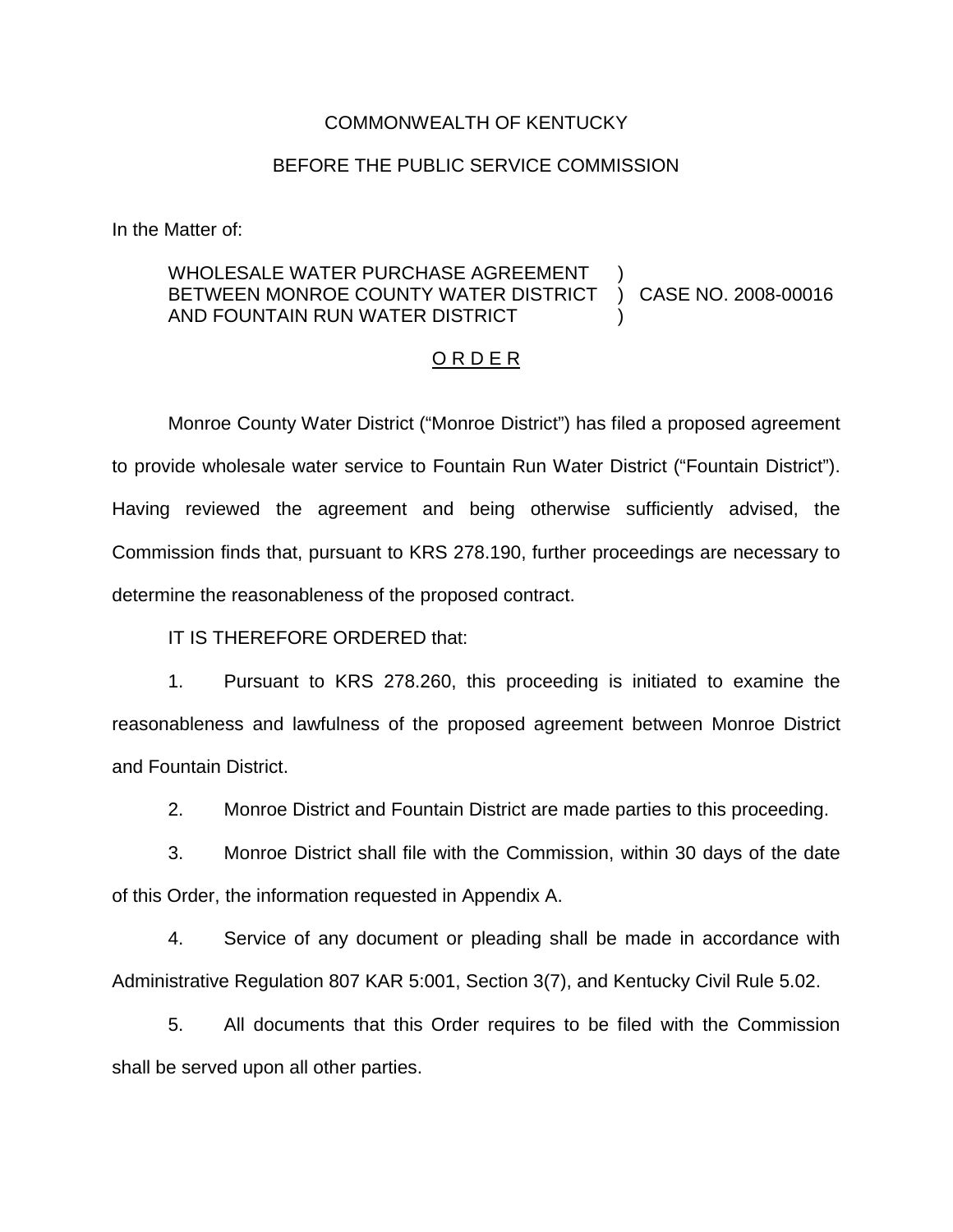Done at Frankfort, Kentucky, this 6<sup>th</sup> day of February, 2008,

By the Commission

ATTEST:

**Executive Director** 

Case No. 2008-00016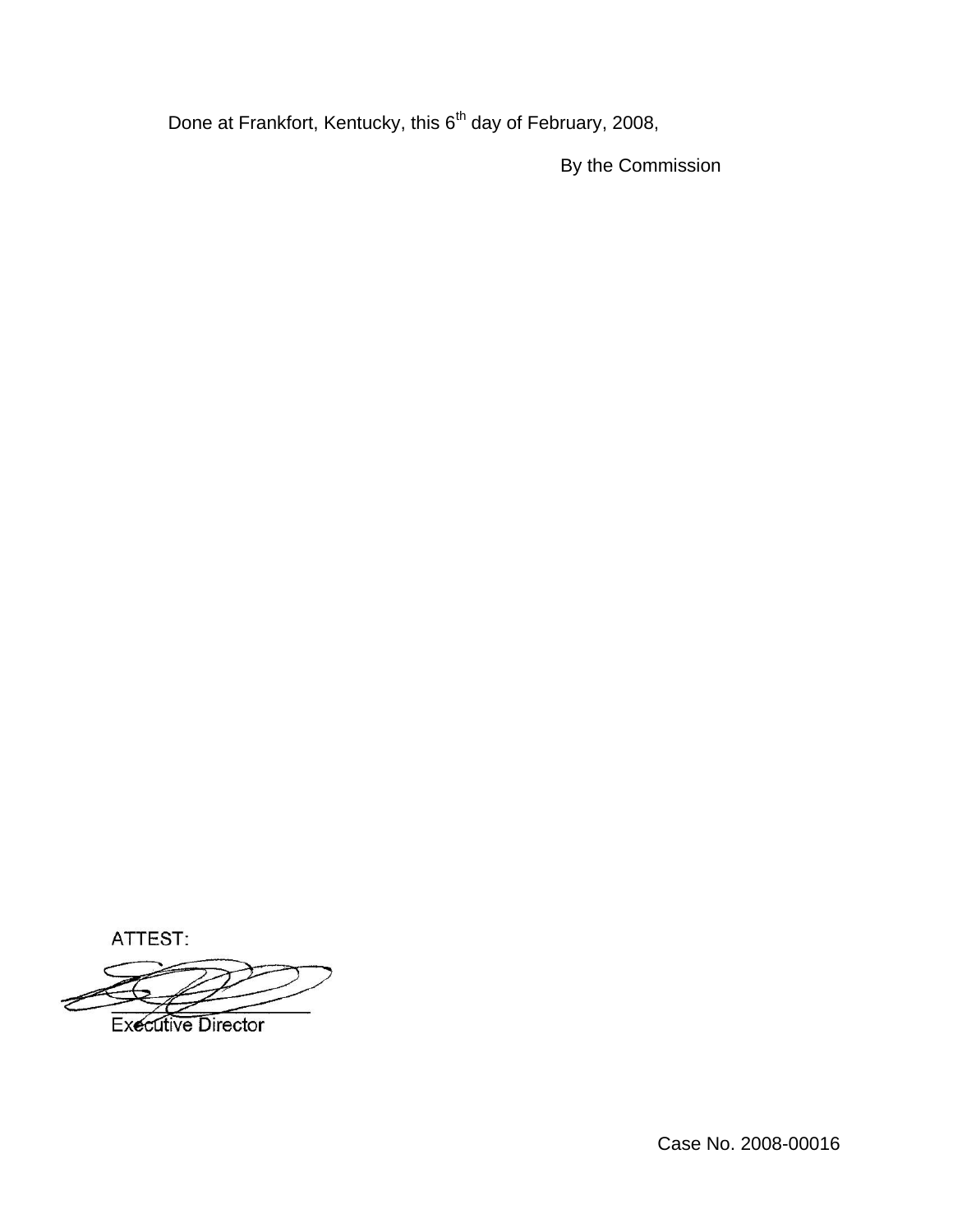#### APPENDIX A

# APPENDIX TO AN ORDER OF THE KENTUCKY PUBLIC SERVICE COMMISSION IN CASE NO. 2008-00016 DATED FEBRUARY 6, 2008

Monroe District, pursuant to 807 KAR 5:001, shall file with the Commission the original and 5 copies of the following information, with a copy to all parties of record. The information requested herein is due on or before 30 days from the date of this Order. Responses to requests for information shall be appropriately bound, tabbed and indexed. Each response shall include the name of the witness responsible for responding to the questions related to the information provided.

Each response shall be answered under oath or, for representatives of a public or private corporation or a partnership or association or a governmental agency, be accompanied by a signed certification of the preparer or person supervising the preparation of the response on behalf of the entity that the response is true and accurate to the best of that person's knowledge, information, and belief formed after a reasonable inquiry.

Monroe District shall make timely amendment to any prior responses if it obtains information which indicates that the response was incorrect when made or, though correct when made, is now incorrect in any material respect. For any requests to which Monroe District fails or refuses to furnish all or part of the requested information, Monroe District shall provide a written explanation of the specific grounds for its failure to completely and precisely respond.

Careful attention should be given to copied material to ensure that it is legible. When the requested information has been previously provided in this proceeding in the requested format, reference may be made to the specific location of that information in